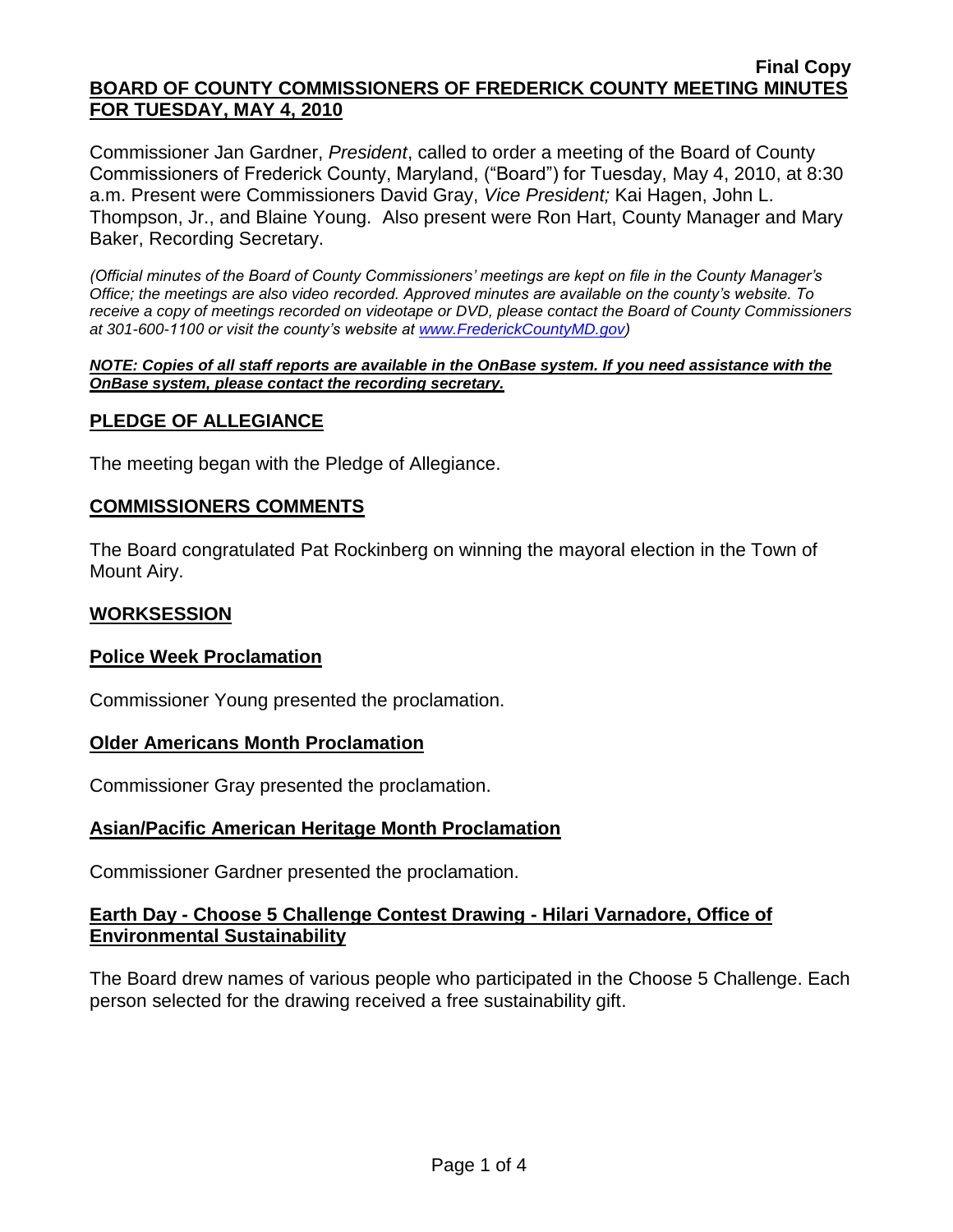### **PUBLIC HEARING**

## **Euclidean Institutional and Euclidean Open Space Recreation Text Amendment (#ZT-10-01) – Eric Soter and Shawna Lemonds, Planning Division**

A public hearing was held, as duly advertised, on the proposed Euclidean Institutional and Euclidean Open Space Recreation Text Amendment #ZT-10-01.

Mr. Soter and Ms. Lemonds presented the proposed text amendment.

Public comment was taken from:

- Ashley Mancinelli, Esquire, Severn, O'Connor and Kresslein
- David Severn, Esquire, Severn, O'Connor and Kresslein
- Carole Sepe

Commissioner Hagen moved approval to add language where necessary in order to clarify residential treatment center in conjunction with a private school. Commissioner Young seconded the motion that passed 4-1 with Commissioner Thompson opposed.

Commissioner Gray moved approval of the proposed ordinance and Option 1 as outlined in the staff report, to be effective on May 14, 2010. Commissioner Thompson seconded the motion that failed 2-3 with Commissioners Gardner, Hagen and Young opposed.

Commissioner Hagen moved approval of the proposed ordinance and Option 2 as outlined in the staff report, including the lot size minimum of five-acres, to be effective May 14, 2010. Commissioner Young seconded the motion that passed 4-1 with Commissioner Thompson opposed.

(A copy of the approved/adopted ordinance can be obtained in the County Manager's Office or from the county's website, [www.FrederickCountyMD.gov\)](http://www.frederickcountymd.gov/)

### **ADMINISTRATIVE BUSINESS**

### **Revisions to the Frederick County Code to Comply with the Maryland "Stormwater Act of 2007" - Betsy Smith and Kathy Hall, Permitting and Development Review Division and Kathy Mitchell, Office of the County Attorney**

Ms. Smith, Ms. Hall and Ms. Mitchell presented the revisions.

Commissioner Young moved to take public comment on this item. Commissioner Hagen seconded the motion that failed 3-2 with Commissioners Gray and Thompson opposed, noting it would take four votes to allow public comment.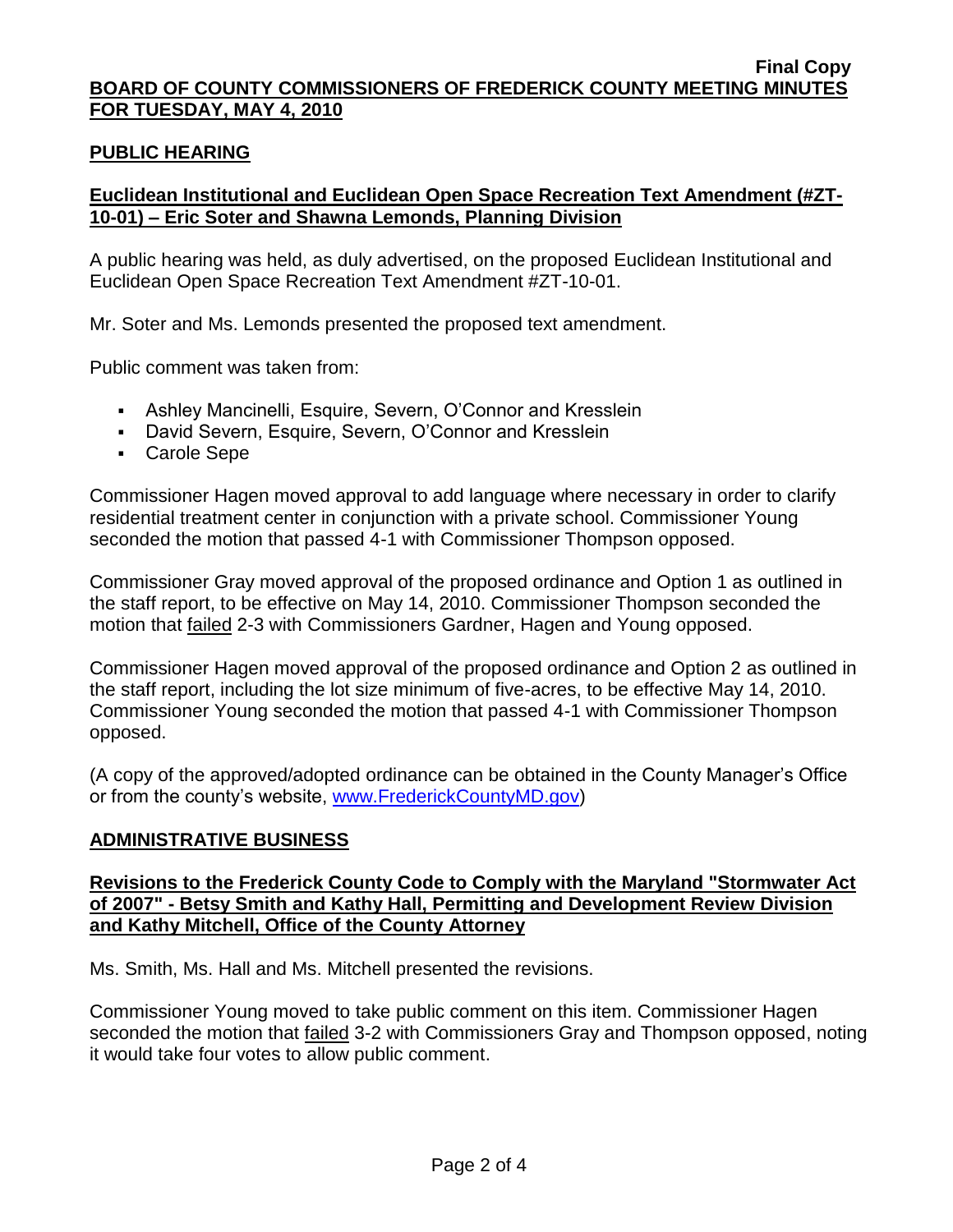Commissioner Gray moved to take the revisions made by the Maryland Department of the Environment reflected in Exhibit 2, as presented today, to public hearing scheduled for May 20, 2010, at the end of the Board's morning meeting. Commissioner Hagen seconded the motion that passed 5-0.

Commissioner Thompson moved to pick up the tabled motion from the Board meeting on April 20, 2010, to approve Exhibit 1 including the proposed ordinance. Commissioner Gray seconded the motion that passed 5-0.

Commissioner Gray amended the motion to provide direction to staff to process applications in accordance with Exhibit 2, with the understanding that nothing would be approved until Exhibit 2 passed. Commissioner Hagen seconded the amendment.

Commissioner Thompson requested to separate the motion to provide direction to staff to process applications in accordance with Exhibit 2, with the understanding that nothing would be approved until Exhibit 2 passed. The motion passed 5-0.

The motion placed back before the Board from April 20, 2010, to take effect today, passed 4-1 with Commissioner Young opposed.

### **WORKSESSION**

## **Mixed Use Euclidean and Highway Service Zoning Districts Draft Text Amendment - Eric Soter and Shawna Lemonds, Planning Division**

Mr. Soter and Ms. Lemonds presented the proposed text amendment.

There was no public comment.

No action was taken by the Board.

### **COMMISSIONERS COMMENTS**

Commissioner Young noted next Tuesday, May 11, 2010, he would be on a field trip to the Catoctin Zoo with his son's class.

### **PUBLIC COMMENTS**

None.

### **QUESTIONS – PRESS**

None.